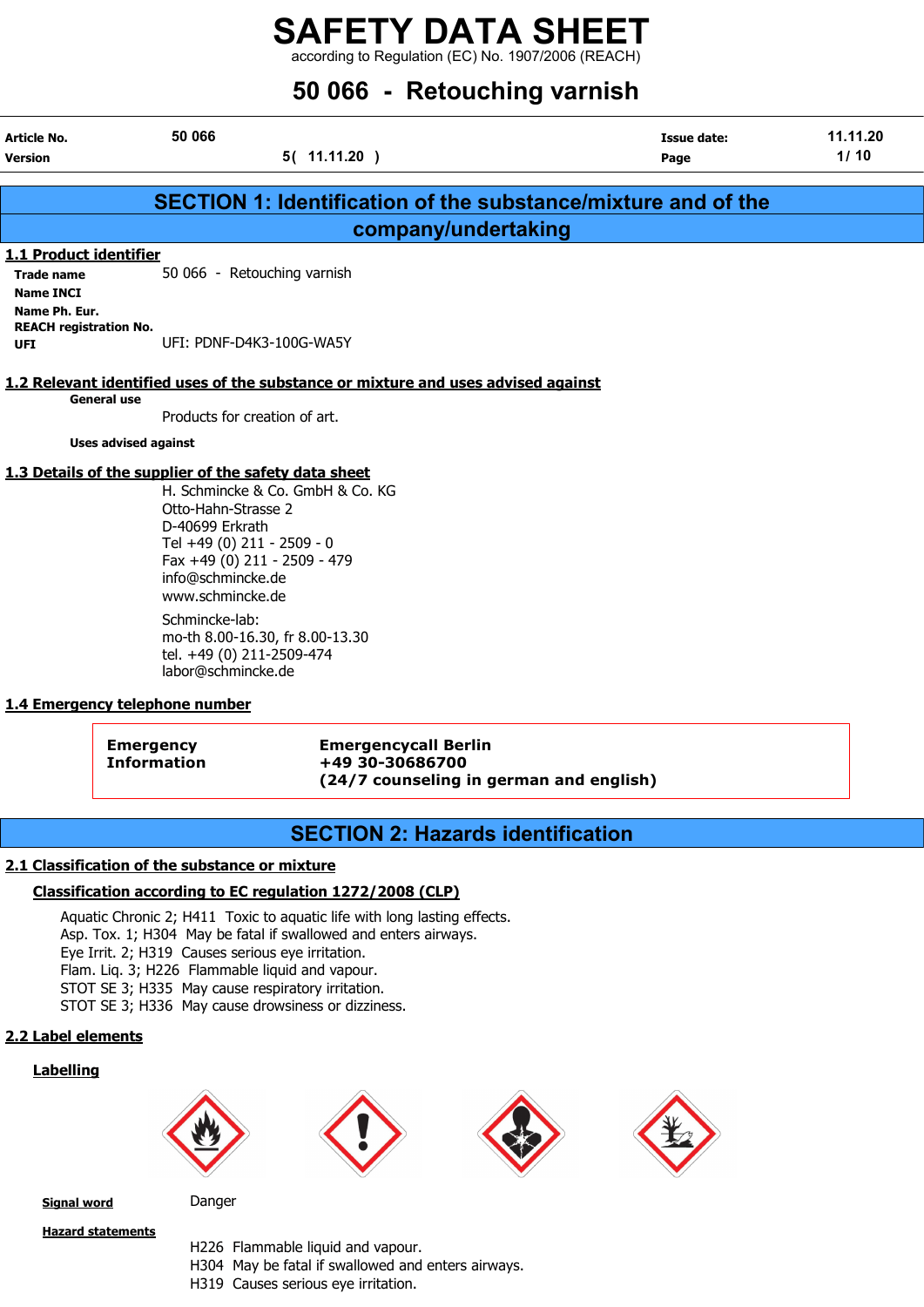according to Regulation (EC) No. 1907/2006 (REACH)

## 50 066 - Retouching varnish

| Article No.<br><b>Version</b>          | 50 066                     | 5(11.11.20)                                                                                                                                                                                                       | Issue date:<br>Page | 11.11.20<br>2/10 |
|----------------------------------------|----------------------------|-------------------------------------------------------------------------------------------------------------------------------------------------------------------------------------------------------------------|---------------------|------------------|
|                                        |                            | H335 May cause respiratory irritation.<br>H336 May cause drowsiness or dizziness.                                                                                                                                 |                     |                  |
| <b>Safety precautions</b>              |                            | H411 Toxic to aquatic life with long lasting effects.<br>P102 Keep out of reach of children.                                                                                                                      |                     |                  |
|                                        | smoking.                   | P210 Keep away from heat, hot surfaces, sparks, open flames and other ignition sources. No                                                                                                                        |                     |                  |
|                                        |                            | P243 Take action to prevent static discharges.<br>P273 Avoid release to the environment.                                                                                                                          |                     |                  |
|                                        |                            | P280 Wear protective gloves/protective clothing and eye/face protection.<br>P301+P310 IF SWALLOWED: Immediately call a POISON CENTER/doctor/<br>P301+P330+P331 IF SWALLOWED: rinse mouth. Do NOT induce vomiting. |                     |                  |
|                                        | skin with water/or shower. | P303+P361+P353 IF ON SKIN (or hair): Take off immediately all contaminated clothing. Rinse                                                                                                                        |                     |                  |
|                                        |                            | P305+P351+P338 IF IN EYES: Rinse cautiously with water for several minutes. Remove contact<br>lenses, if present and easy to do. Continue rinsing.                                                                |                     |                  |
| <b>Hazard components for labelling</b> |                            |                                                                                                                                                                                                                   |                     |                  |

#### Text for labelling (CLP)

Repeated exposure may cause skin dryness or cracking. (EUH066)

#### 2.3 Other hazards

## SECTION 3: Composition / information on ingredients

#### 3.1 Substances

Chemical characterisation White spirit Alcohol acrylic resin aldehyde resin CAS-Number EINECS / ELINCS / NLP EU index number Customs tariff number REACH registration No. RTECS-no. Hazchem-Code CI-Number

#### 3.2 Mixtures

#### Substance 1 and 2 Substance 2 and 3 Substance 2 and 3 Substance 2 and 3 Substance 2 and 3 Substance 2

solvent naphtha (petroleum), light, aromatic: 70 - 80 % naphta (petroleum), hydrotreated heavy: 2,5 - 5,0 % CAS: 64742-95-6 CAS: 64742-48-9 REACH: 01-2119455851-35<br>Aquatic Chronic 2; H411 / Asp. Tox. 1; H304 / -; EUH066 <br>Asp. Tox. 1; H304 / -; EUH066 / Flam. Liq. 3; H226 / Aquatic Chronic 2; H411 / Asp. Tox. 1; H304 / -; EUH066 / Flam. Lig. 3; H226 / STOT SE 3; H335 / STOT SE 3; STOT SE 3; H336 H336

#### Substance 3

butan-1-ol: 1,0 - 2,5 % CAS: 71-36-3 REACH: 01-2119484630-38-xxxx Acute Tox. 4; H302 / Eye Dam. 1; H318 / Flam. Liq. 3; H226 / STOT SE 3; H335 / STOT SE 3; H336 / Skin Irrit. 2; H315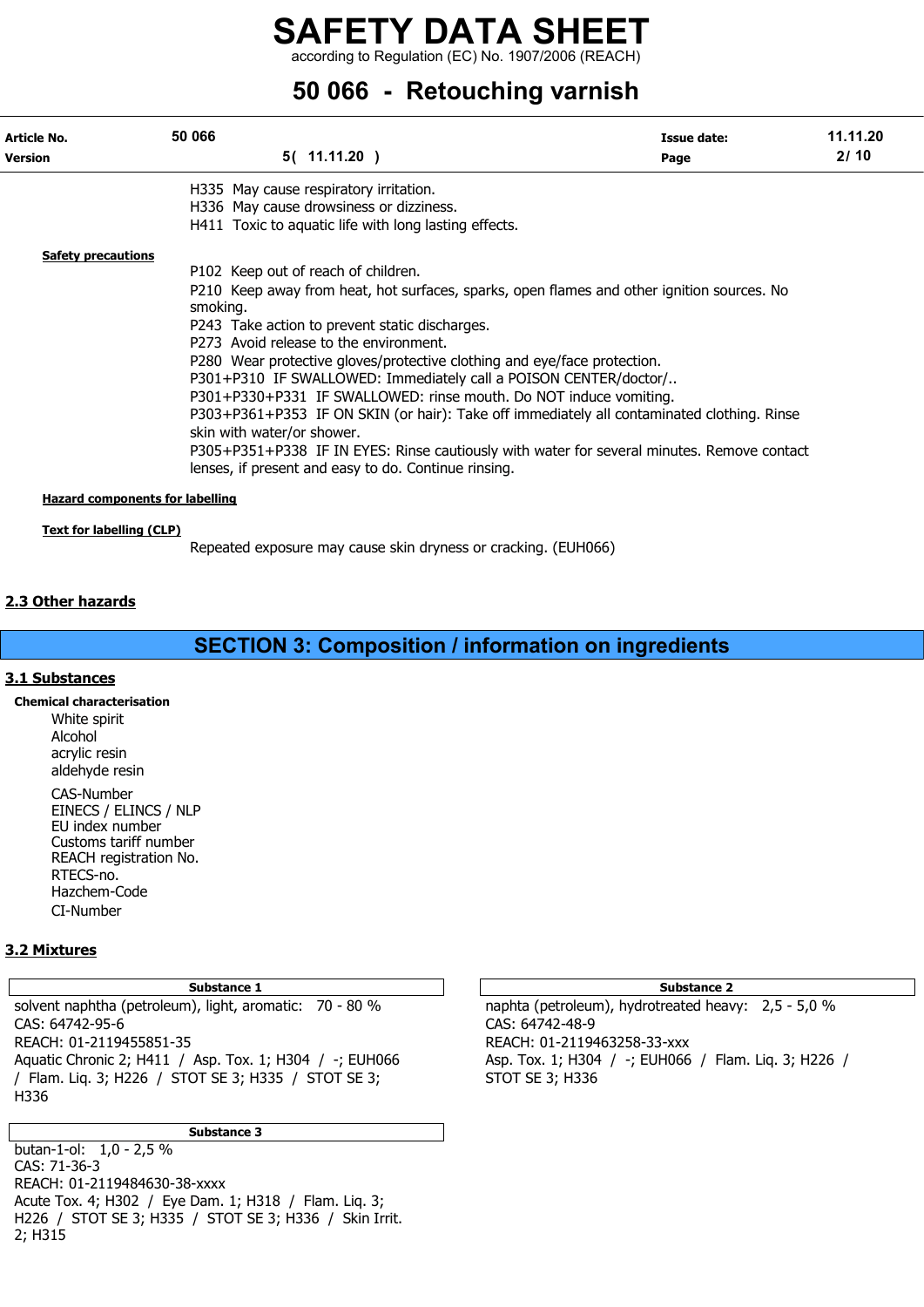according to Regulation (EC) No. 1907/2006 (REAC

## 50 066 - Retouching varnish

| Article No.    | 50 066 |             | <b>Issue date:</b> | 11.11.20 |
|----------------|--------|-------------|--------------------|----------|
| <b>Version</b> |        | 5( 11.11.20 | Page               | 3/10     |

Additional information

## SECTION 4: First aid measures

#### 4.1 Description of first aid measures

#### General information

If you feel unwell, seek medical advice (show the label where possible).

#### In case of inhalation

Provide fresh air. Seek medical attention if problems persist.

#### In case of skin contact

Remove residues with soap and water. In case of skin irritation, consult a physician.

#### After eye contact

If product gets into the eye, keep eyelid open and rinse immediately with large quantities of water, for at least 10 -

15 minutes. Seek medical attention if irritation persists.

#### After swallowing

Rinse mouth with water. Seek medical treatment in case of troubles.

#### 4.2 Most important symptoms and effects, both acute and delayed

#### 4.3 Indication of any immediate medical attention and special treatment needed

Caution if victim vomits: Risk of aspiration!

## SECTION 5: Firefighting measures

#### 5.1 Extinguishing media

#### Suitable extinguishing media

Co-ordinate fire-fighting measures to the fire surroundings.

Extinguishing media which must not be used for safety reasons

strong water jet

#### 5.2 Special hazards arising from the substance or mixture

In case of fire may be liberated: Carbon monoxide and carbon dioxide

#### 5.3 Advice for firefighters

Special protective equipment for firefighters

Use appropriate respiratory protection.

#### Additional information

## SECTION 6: Accidental release measures

### 6.1 Personal precautions, protective equipment and emergency procedures

Avoid contact with skin, eyes, and clothing.

#### 6.2 environmental precautions

Discharge into the environment must be avoided.

#### 6.3 Methods and material for containment and cleaning up

Methods for cleaning up

Collect spilled material using paper towels and dispose.

#### Additional information

## 6.4 Reference to other sections

Dispose of waste according to applicable legislation.

### 7.1 Precautions for safe handling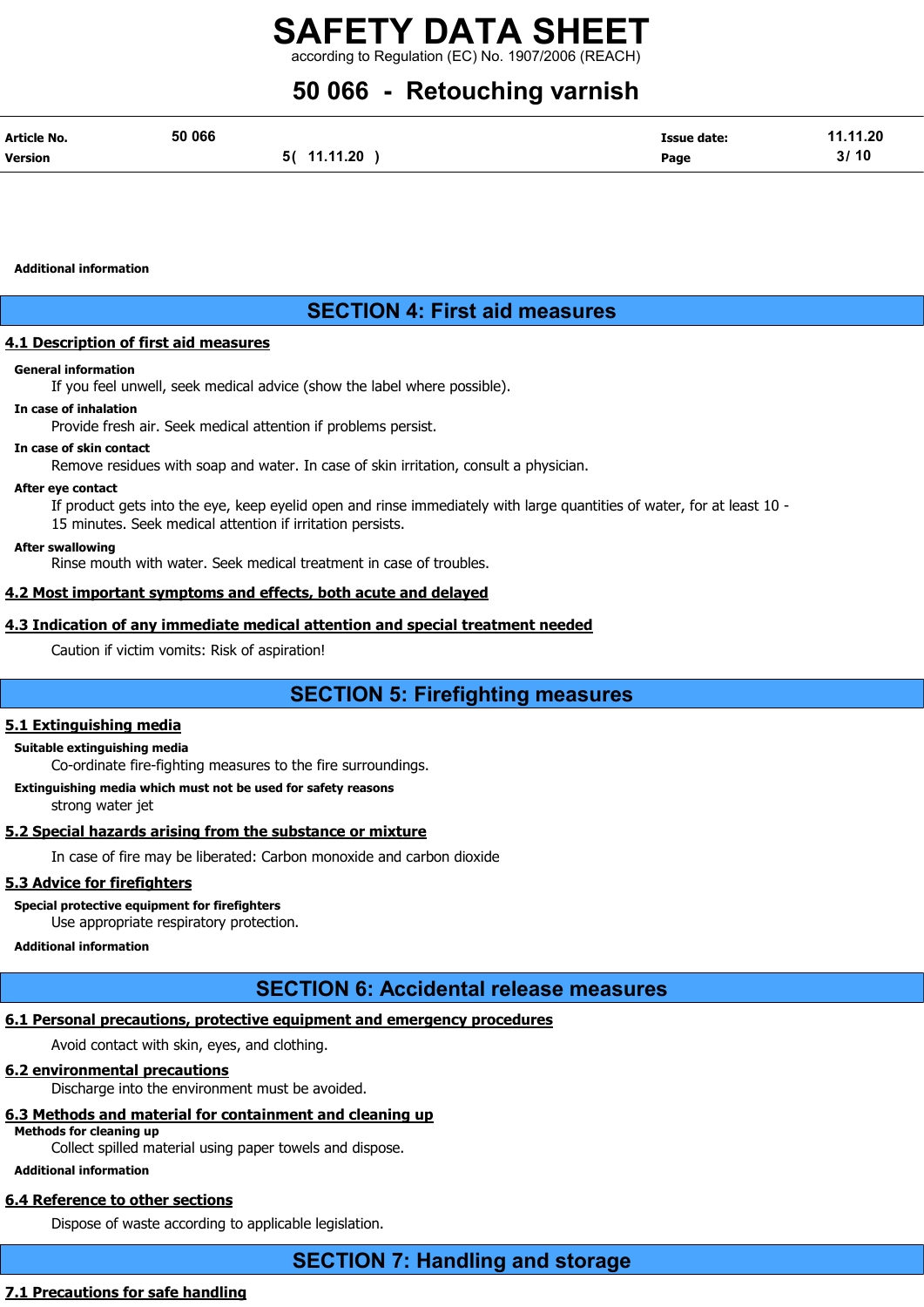according to Regulation (EC) No. 1907/2006 (REACH)

## 50 066 - Retouching varnish

| Article No. | 50 066 |             | <b>Issue date:</b> | 11.11.20 |
|-------------|--------|-------------|--------------------|----------|
| Version     |        | 5( 11.11.20 | Page               | 4/10     |

Advices on safe handling

Handle in accordance with good industrial hygiene and safety practice.

#### Precautions against fire and explosion

No special measures are required.

#### 7.2 Conditions for safe storage, including any incompatibilities

#### Requirements for storerooms and containers

Hints on joint storage

Storage class Further details

Protect from frost and exposure to sun.

#### 7.3 Specific end use(s)

### SECTION 8: Exposure controls/personal protection

#### 8.1 Control parameters

64742-95-6 solvent naphtha (petroleum), light, aromatic

|            | DEU | WEL |            | $50,000$ mg/m <sup>3</sup>             |  | $2$ (II); AGS  |  |  |
|------------|-----|-----|------------|----------------------------------------|--|----------------|--|--|
| 64742-48-9 |     |     |            | naphta (petroleum), hydrotreated heavy |  |                |  |  |
|            | DEU | WEL |            | $300,000$ mg/m <sup>3</sup>            |  | DFG            |  |  |
| 71-36-3    |     |     | butan-1-ol |                                        |  |                |  |  |
|            | DEU | WEL |            | $100,000$ $mL/m^3$                     |  |                |  |  |
|            | DEU | WEL |            | $310,000$ mg/m <sup>3</sup>            |  | $1(I);$ DFG, Y |  |  |

#### DNEL overview

#### 64742-95-6 solvent naphtha (petroleum), light, aromatic

| DNEL worker   | Long-term - inhalation, system | 150,00000 | $mq/m^3$     |
|---------------|--------------------------------|-----------|--------------|
| DNEL worker   | Long-term - dermal, local effe | 25,00000  | mg/kg bw/day |
| DNEL Consumer | Long-term - oral, systemic eff | 11,00000  | mg/kg bw/day |
| DNEL Consumer | Long-term - inhalation, system | 32,00000  | $mq/m^3$     |
| DNEL Consumer | Long-term - dermal, systemic e | 11,00000  | mg/kg bw/day |

## **DNEL overview**<br>64742-48-9

#### naphta (petroleum), hydrotreated heavy

| DNEL worker   | Long-term - inhalation, system | 1500,00000 | ma/mª        |
|---------------|--------------------------------|------------|--------------|
| DNEL worker   | Long-term - dermal, systemic e | 300,00000  | mg/kg bw/day |
| DNEL Consumer | Long-term - oral, systemic eff | 300,00000  | mg/kg bw/day |

#### DNEL overview

71-36-3 butan-1-ol

| DNEL worker   | Long-term - inhalation, system | 55,00000  | mq/m <sup>3</sup> |
|---------------|--------------------------------|-----------|-------------------|
| DNEL Consumer | Long-term - oral, systemic eff | 3,12500   | mg/kg bw/day      |
| DNEL Consumer | Long-term - inhalation, system | 310,00000 | mq/m <sup>3</sup> |

#### PNEC overview

#### 71-36-3 butan-1-ol

| - - - -<br><b>DULUII 1 VI</b>   |            |       |
|---------------------------------|------------|-------|
| PNEC soil                       | 0,01500    | mq/kg |
| PNEC aquatic, freshwater        | 0,08200    | mq/L  |
| PNEC aquatic, marine water      | 0,00820    | mq/L  |
| PNEC soil, freshwater           | 0,17800    | mq/kg |
| PNEC soil, marine water         | 0,01780    | mq/kg |
| PNEC sewage treatment plant (S) | 2476,00000 | mq/L  |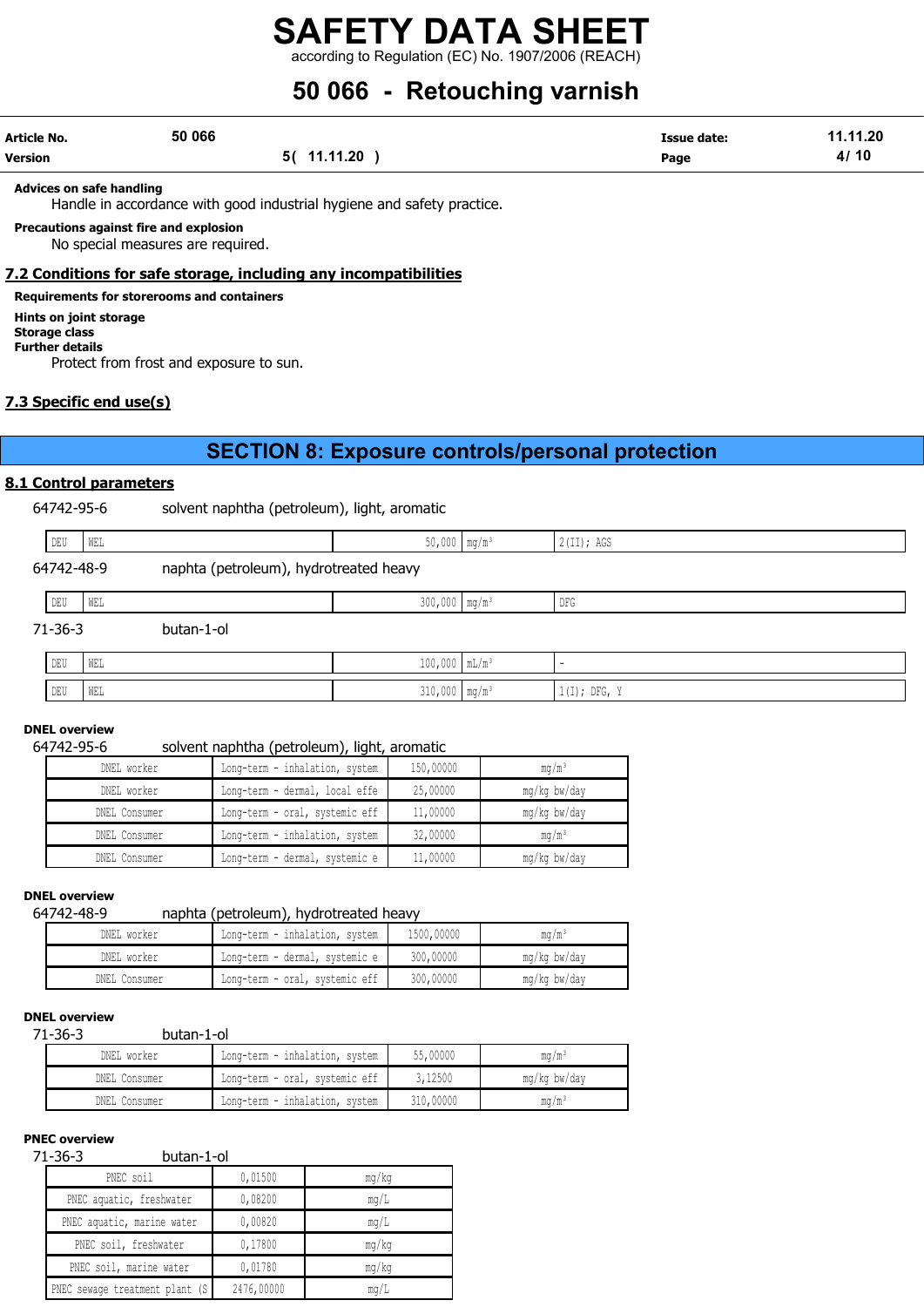## 50 066 - Retouching varnish

| Article No. | 50 066          | Issue date: | 11.11.20 |
|-------------|-----------------|-------------|----------|
| Version     | 11.11.20<br>5 ( | Page        | 5/10     |

#### Biological limit values: overview

| $71 - 36 - 3$ | butan-1-ol                            |          |     |                          |
|---------------|---------------------------------------|----------|-----|--------------------------|
| urine         | exposure or end of shift<br>end<br>◡⊥ | 10,00000 | mq/ |                          |
| urine         | before next shift                     | 2,00000  | mq/ | $\overline{\phantom{a}}$ |

#### 8.2 Exposure controls

#### Occupational exposure controls

#### Respiratory protection

With correct and proper use, and under normal conditions, breathing protection is not required. Respiratory protection must be worn whenever the WEL levels have been exceeded.

Particle filter device (DIN EN 143) Use filter type A (= against vapours of organic substances)

#### Hand protection

Qualified materials: Nitrile rubber

Layer thickness > 0,35 mm

Breakthrough time > 480 min

Ultranitril 492 - MAPA GmbH, Industriestraße 21- 25, D-27404 Zeven, Internet: www.mapa-pro.de

All information was derived in accordance with EU directive 89/686/EWG and the resultant EN 374 in cooperation with MAPA GmbH. This recommendation applies exclusively to the product and use named in Section 1. In the event of commingling or deviating conditions, contact the suppliers of CE-approved gloves. This information is abased on our current state of knowledge and describes the security standards applicable to our product for the purpose provided.

#### Eye protection

**Goggles** 

Body protection

Wear suitable protective clothing. Wash contaminated clothing prior to re-use.

#### General protection and hygiene measures

Handle in accordance with good industrial hygiene and safety practice. Wash hands thoroughly after handling.

#### SECTION 9: Physical and chemical properties

#### 9.1 information on basic physical and chemical properties

Form liquid Colour clear

**Odour** white spirit

|                                        | min                       | max                       |       |
|----------------------------------------|---------------------------|---------------------------|-------|
| Initial boiling point and              |                           |                           |       |
| boiling range                          |                           |                           |       |
| <b>Melting point/freezing point</b>    |                           |                           |       |
| Flash point/flash point range          | 42 °C                     | 47 °C                     |       |
| <b>Flammability</b>                    |                           |                           |       |
| <b>Ignition temperature</b>            |                           |                           |       |
| <b>Auto-ignition temperature</b>       |                           |                           |       |
| <b>Explosion limits</b>                |                           |                           |       |
| <b>Refraction index</b>                |                           |                           |       |
| <b>PH</b>                              |                           |                           |       |
| <b>Viscosity</b>                       |                           |                           |       |
| <b>Viscosity</b>                       | $8 \text{ mm}^2/\text{s}$ | $9 \text{ mm}^2/\text{s}$ | 40 °C |
| Vapour pressure                        |                           |                           |       |
| <b>Density</b>                         |                           | 0,89 g/ml                 | 20 °C |
| Partition coefficient: n-octanol/water |                           |                           |       |

Danger of explosion

#### 9.2 Other information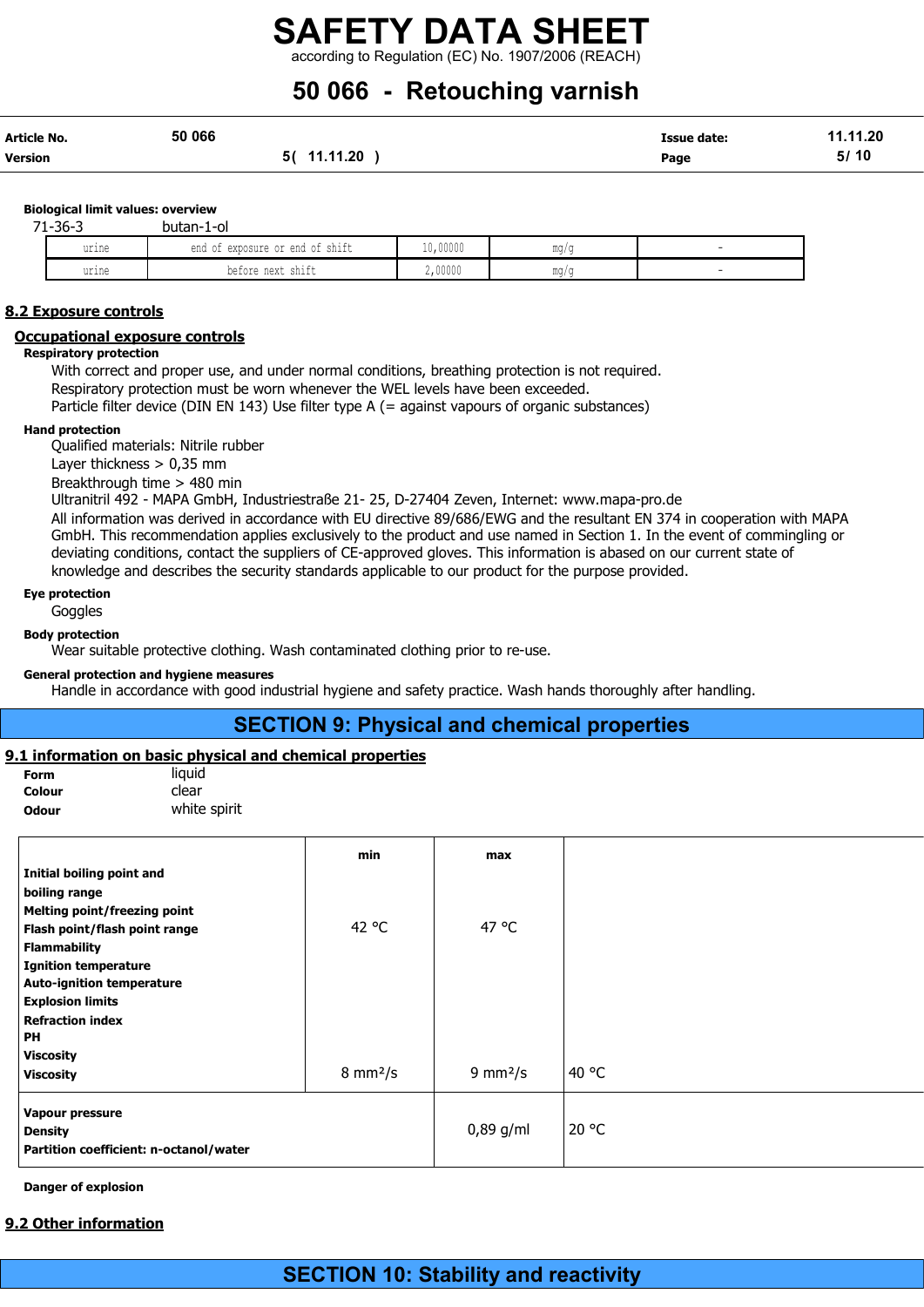## 50 066 - Retouching varnish

| Article No. | 50 066 |             | Issue date: | 11.11.20 |
|-------------|--------|-------------|-------------|----------|
| Version     |        | 5( 11.11.20 | Page        | 6/10     |

#### 10.1 Reactivity

Product is stable under normal storage conditions.

#### 10.2 Chemical stability

#### 10.3 Possibility of hazardous reactions

#### 10.4 Conditions to avoid

Protect from frost and exposure to sun.

10.5 Incompatible materials

strong oxidizing agents

#### 10.6 Hazardous decomposition products

Hazardous vapours may form during fires.

## SECTION 11: Toxicological information

#### 11.1 Information on toxicological effects

#### Toxicological tests

#### 64742-95-6 solvent naphtha (petroleum), light, aromatic

| oral       | LD50                    | Rat | 2000,00000 | mg/kg      |      |
|------------|-------------------------|-----|------------|------------|------|
| inhalative | $T \cap E \cap$<br>コレコロ | Kdl | 10,20000   | $m \wedge$ | (4h) |
| dermal     | LD50                    | Rat | 2000,00000 | mg/kg      |      |

#### Toxicological tests

#### 64742-48-9 naphta (petroleum), hydrotreated heavy

| oral   | T R L<br>יכתת | 1 w 6           | 5000,00000 | <b>MA</b><br>ma/ka      |  |
|--------|---------------|-----------------|------------|-------------------------|--|
| dermal | LD50          | Vahh:<br>⊥www±u | 5000,00000 | m <sub>2</sub><br>ma/ka |  |

#### Toxicological tests  $71 - 36 - 3$

| oral       | LD50 | Rat    | 1000,00000 | $\overline{\phantom{a}}$<br>ma/ka |                           |
|------------|------|--------|------------|-----------------------------------|---------------------------|
| inhalative | LC50 | Rat    | 17,76000   | $m\alpha$                         | 11 <sub>h</sub><br>l 411) |
| dermal     | LD50 | Rabbit | 2000,00000 | mg/kg                             |                           |

#### Acute toxicity

No data available

#### In case of inhalation

No data available

#### After swallowing

No data available

In case of skin contact

No data available

#### After eye contact

No data available

#### Practical experience

#### General remarks

### SECTION 12: Ecological information

#### 12.1 Toxicity

#### Ecotoxicological effects

64742-95-6 solvent naphtha (petroleum), light, aromatic

| LC50 | $-1$<br>$+1$ ch<br>--- | 9,20000 | $m \sim$        | (96h)                    |
|------|------------------------|---------|-----------------|--------------------------|
| EC50 | Alqae                  | 2,60000 | MA ALL<br>TIM L | 179k<br>' <i>' L</i> II) |

| 2222       | ……        | 100011 | <u>vuulivuuv</u>                                          | my |
|------------|-----------|--------|-----------------------------------------------------------|----|
|            |           |        |                                                           |    |
| butan-1-ol |           |        |                                                           |    |
|            | $- - - -$ | $ -$   | $\overline{\phantom{a}1000}$ $\overline{\phantom{a}0000}$ |    |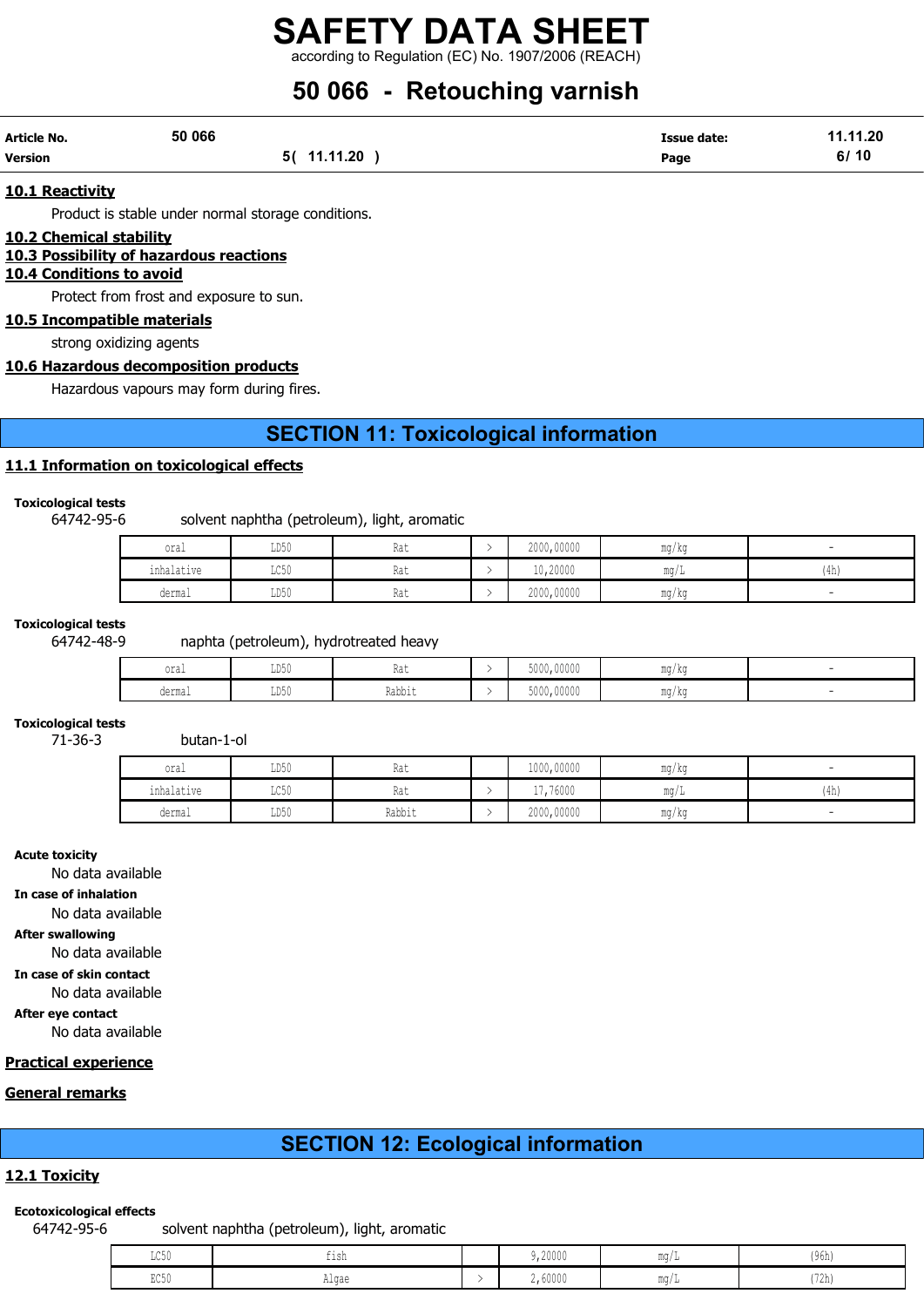## 50 066 - Retouching varnish

| Article No.    | 50 066                                 |  |      |         | Issue date: | 11.11.20 |
|----------------|----------------------------------------|--|------|---------|-------------|----------|
| <b>Version</b> | 11.11.20<br>50                         |  | Page |         |             | 7/10     |
|                | Daphnia magna (Big water flea)<br>EC50 |  |      | 3,20000 | mq/L        | (48h)    |

Ecotoxicological effects

64742-48-9 naphta (petroleum), hydrotreated heavy

| 0.050<br>かいい            | ۰, C<br>---                                                           | 1000,00000 | $m \sim$<br>$\frac{1}{2}$ | (96h) |
|-------------------------|-----------------------------------------------------------------------|------------|---------------------------|-------|
| $P \cap F \cap$<br>せいりり | $- -$<br>Daphnia magna<br>water flea)<br>12.5 <sub>1</sub><br>1 D.L.U | 1000,00000 | MA AV<br>$\frac{1}{2}$    | (48h) |

#### Ecotoxicological effects

71-36-3 butan-1-ol

| LC50 | Pimephales promelas (fathead minnow) | 1376,00000            | mq/L                  | (96h) |
|------|--------------------------------------|-----------------------|-----------------------|-------|
| EC50 | Selenastrum capricornutum            | 225,00000             | mq/L                  | (96h) |
| EC50 | Daphnia magna (Big water flea)       | 1328,00000            | mq/L                  | (48h) |
| NOEC | Daphnia magna (Big water flea)       | $\frac{1}{2}$ , 10000 | $\text{max}/\text{L}$ | (21d) |

#### Aquatic toxicity

No data available Water Hazard Class 2

WGK catalog number General information

#### 12.2 Persistence and degradability

Further details Product is partially biodegradable. Oxygen demand

#### 12.3 Bioaccumulative potential

Bioconcentration factor (BCF) Partition coefficient: n-octanol/water

#### 12.4 Mobility in soil

No data available

#### 12.5 Results of PBT and vPvB assessment

No data available

#### 12.6 Other adverse effects

General information

SECTION 13: Disposal considerations

#### 13.1 Waste treatment methods

#### **Product**

Waste key number 080111 Waste paint and varnish containing organic solvents or other dangerous substances Recommendation

#### Contaminated packaging

Waste key number Recommendation

Non-contaminated packages may be recycled.

### Additional information

## SECTION 14: Transport information

### 14.1 UN number

1263

## 14.2 UN proper shipping name

ADR, ADN Paint related material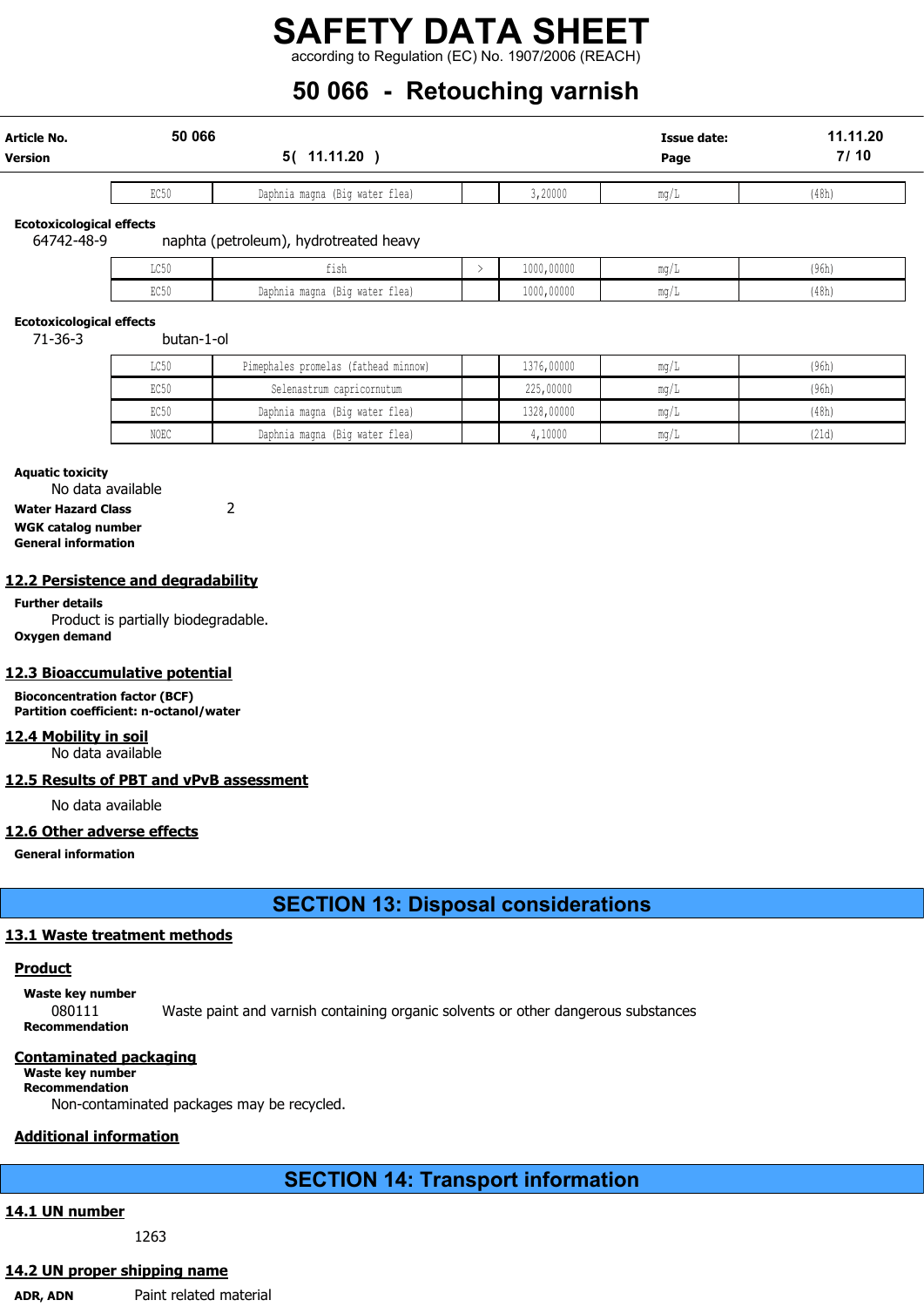according to Regulation (EC) No. 1907/2006 (REACH)

## 50 066 - Retouching varnish

| PAINT RELATED MATERIAL<br><b>IMDG, IATA</b><br>14.3 Transport hazard class(es)<br>3<br>ADR, ADN<br>3<br><b>IMDG</b><br>3<br><b>IATA</b><br>14.4 Packing group<br>III<br><b>14.5 Environmental hazards</b><br>Yes<br><b>Marine Pollutant - IMDG</b><br><b>Marine Pollutant - ADN</b><br>14.6 Special precautions for user<br><b>Land transport (ADR/RID)</b><br>F1<br><b>Code: ADR/RID</b><br>30<br><b>Kemmler-number</b><br>3<br><b>Hazard label ADR</b><br>5L<br><b>Limited quantities</b><br>P001 - IBC03 - LP01 - R001<br><b>Contaminated packaging: Instructions</b><br>PP <sub>1</sub><br><b>Contaminated packaging: Special provisions</b><br><b>MP19</b><br>Special provisions for packing together<br>T <sub>2</sub><br><b>Portable tanks: Instructions</b><br>TP1 - TP29<br><b>Portable tanks: Special provisions</b><br><b>LGBF</b><br><b>Tank coding</b><br>D/E<br><b>Tunnel restriction</b><br><b>Remarks</b><br>E1<br>EQ<br>$163 - 367 - 650$<br><b>Special provisions</b><br>Sea transport (IMDG)<br>$F-E$ , S-E<br>EmS<br>163 - 223 - 367 - 955<br><b>Special provisions</b><br>5L<br><b>Limited quantities</b><br>P001 - LP01<br><b>Contaminated packaging: Instructions</b><br>PP <sub>1</sub><br><b>Contaminated packaging: Special provisions</b><br>IBC03<br><b>IBC: Instructions</b><br><b>IBC: Provisions</b><br>$\blacksquare$<br><b>Tank instructions IMO</b><br>T <sub>2</sub><br><b>Tank instructions UN</b><br>TP1 - TP29<br><b>Tank instructions Special provisions</b><br>category A<br><b>Stowage and segregation</b><br><b>Properties and observations</b><br><b>Remarks</b><br>E1<br>EQ<br>Air transport (IATA-DGR)<br>Flammable Liquid<br>Hazard<br>355 (60L)<br>Passenger<br>Y344 (10L)<br>Passenger LQ<br>366 (220L)<br>Cargo<br>3L<br><b>ERG</b><br><b>Remarks</b><br>E <sub>1</sub><br>EQ<br>A192<br><b>Special Provisioning</b> | Article No.<br><b>Version</b> | 50 066<br>5( 11.11.20 ) | <b>Issue date:</b><br>Page | 11.11.20<br>8/10 |
|-----------------------------------------------------------------------------------------------------------------------------------------------------------------------------------------------------------------------------------------------------------------------------------------------------------------------------------------------------------------------------------------------------------------------------------------------------------------------------------------------------------------------------------------------------------------------------------------------------------------------------------------------------------------------------------------------------------------------------------------------------------------------------------------------------------------------------------------------------------------------------------------------------------------------------------------------------------------------------------------------------------------------------------------------------------------------------------------------------------------------------------------------------------------------------------------------------------------------------------------------------------------------------------------------------------------------------------------------------------------------------------------------------------------------------------------------------------------------------------------------------------------------------------------------------------------------------------------------------------------------------------------------------------------------------------------------------------------------------------------------------------------------------------------------------------------------------------------------------------------------|-------------------------------|-------------------------|----------------------------|------------------|
|                                                                                                                                                                                                                                                                                                                                                                                                                                                                                                                                                                                                                                                                                                                                                                                                                                                                                                                                                                                                                                                                                                                                                                                                                                                                                                                                                                                                                                                                                                                                                                                                                                                                                                                                                                                                                                                                       |                               |                         |                            |                  |
|                                                                                                                                                                                                                                                                                                                                                                                                                                                                                                                                                                                                                                                                                                                                                                                                                                                                                                                                                                                                                                                                                                                                                                                                                                                                                                                                                                                                                                                                                                                                                                                                                                                                                                                                                                                                                                                                       |                               |                         |                            |                  |
|                                                                                                                                                                                                                                                                                                                                                                                                                                                                                                                                                                                                                                                                                                                                                                                                                                                                                                                                                                                                                                                                                                                                                                                                                                                                                                                                                                                                                                                                                                                                                                                                                                                                                                                                                                                                                                                                       |                               |                         |                            |                  |
|                                                                                                                                                                                                                                                                                                                                                                                                                                                                                                                                                                                                                                                                                                                                                                                                                                                                                                                                                                                                                                                                                                                                                                                                                                                                                                                                                                                                                                                                                                                                                                                                                                                                                                                                                                                                                                                                       |                               |                         |                            |                  |
|                                                                                                                                                                                                                                                                                                                                                                                                                                                                                                                                                                                                                                                                                                                                                                                                                                                                                                                                                                                                                                                                                                                                                                                                                                                                                                                                                                                                                                                                                                                                                                                                                                                                                                                                                                                                                                                                       |                               |                         |                            |                  |
|                                                                                                                                                                                                                                                                                                                                                                                                                                                                                                                                                                                                                                                                                                                                                                                                                                                                                                                                                                                                                                                                                                                                                                                                                                                                                                                                                                                                                                                                                                                                                                                                                                                                                                                                                                                                                                                                       |                               |                         |                            |                  |
|                                                                                                                                                                                                                                                                                                                                                                                                                                                                                                                                                                                                                                                                                                                                                                                                                                                                                                                                                                                                                                                                                                                                                                                                                                                                                                                                                                                                                                                                                                                                                                                                                                                                                                                                                                                                                                                                       |                               |                         |                            |                  |
|                                                                                                                                                                                                                                                                                                                                                                                                                                                                                                                                                                                                                                                                                                                                                                                                                                                                                                                                                                                                                                                                                                                                                                                                                                                                                                                                                                                                                                                                                                                                                                                                                                                                                                                                                                                                                                                                       |                               |                         |                            |                  |
|                                                                                                                                                                                                                                                                                                                                                                                                                                                                                                                                                                                                                                                                                                                                                                                                                                                                                                                                                                                                                                                                                                                                                                                                                                                                                                                                                                                                                                                                                                                                                                                                                                                                                                                                                                                                                                                                       |                               |                         |                            |                  |
|                                                                                                                                                                                                                                                                                                                                                                                                                                                                                                                                                                                                                                                                                                                                                                                                                                                                                                                                                                                                                                                                                                                                                                                                                                                                                                                                                                                                                                                                                                                                                                                                                                                                                                                                                                                                                                                                       |                               |                         |                            |                  |
|                                                                                                                                                                                                                                                                                                                                                                                                                                                                                                                                                                                                                                                                                                                                                                                                                                                                                                                                                                                                                                                                                                                                                                                                                                                                                                                                                                                                                                                                                                                                                                                                                                                                                                                                                                                                                                                                       |                               |                         |                            |                  |
|                                                                                                                                                                                                                                                                                                                                                                                                                                                                                                                                                                                                                                                                                                                                                                                                                                                                                                                                                                                                                                                                                                                                                                                                                                                                                                                                                                                                                                                                                                                                                                                                                                                                                                                                                                                                                                                                       |                               |                         |                            |                  |
|                                                                                                                                                                                                                                                                                                                                                                                                                                                                                                                                                                                                                                                                                                                                                                                                                                                                                                                                                                                                                                                                                                                                                                                                                                                                                                                                                                                                                                                                                                                                                                                                                                                                                                                                                                                                                                                                       |                               |                         |                            |                  |
|                                                                                                                                                                                                                                                                                                                                                                                                                                                                                                                                                                                                                                                                                                                                                                                                                                                                                                                                                                                                                                                                                                                                                                                                                                                                                                                                                                                                                                                                                                                                                                                                                                                                                                                                                                                                                                                                       |                               |                         |                            |                  |
|                                                                                                                                                                                                                                                                                                                                                                                                                                                                                                                                                                                                                                                                                                                                                                                                                                                                                                                                                                                                                                                                                                                                                                                                                                                                                                                                                                                                                                                                                                                                                                                                                                                                                                                                                                                                                                                                       |                               |                         |                            |                  |
|                                                                                                                                                                                                                                                                                                                                                                                                                                                                                                                                                                                                                                                                                                                                                                                                                                                                                                                                                                                                                                                                                                                                                                                                                                                                                                                                                                                                                                                                                                                                                                                                                                                                                                                                                                                                                                                                       |                               |                         |                            |                  |
|                                                                                                                                                                                                                                                                                                                                                                                                                                                                                                                                                                                                                                                                                                                                                                                                                                                                                                                                                                                                                                                                                                                                                                                                                                                                                                                                                                                                                                                                                                                                                                                                                                                                                                                                                                                                                                                                       |                               |                         |                            |                  |
|                                                                                                                                                                                                                                                                                                                                                                                                                                                                                                                                                                                                                                                                                                                                                                                                                                                                                                                                                                                                                                                                                                                                                                                                                                                                                                                                                                                                                                                                                                                                                                                                                                                                                                                                                                                                                                                                       |                               |                         |                            |                  |
|                                                                                                                                                                                                                                                                                                                                                                                                                                                                                                                                                                                                                                                                                                                                                                                                                                                                                                                                                                                                                                                                                                                                                                                                                                                                                                                                                                                                                                                                                                                                                                                                                                                                                                                                                                                                                                                                       |                               |                         |                            |                  |
|                                                                                                                                                                                                                                                                                                                                                                                                                                                                                                                                                                                                                                                                                                                                                                                                                                                                                                                                                                                                                                                                                                                                                                                                                                                                                                                                                                                                                                                                                                                                                                                                                                                                                                                                                                                                                                                                       |                               |                         |                            |                  |
|                                                                                                                                                                                                                                                                                                                                                                                                                                                                                                                                                                                                                                                                                                                                                                                                                                                                                                                                                                                                                                                                                                                                                                                                                                                                                                                                                                                                                                                                                                                                                                                                                                                                                                                                                                                                                                                                       |                               |                         |                            |                  |
|                                                                                                                                                                                                                                                                                                                                                                                                                                                                                                                                                                                                                                                                                                                                                                                                                                                                                                                                                                                                                                                                                                                                                                                                                                                                                                                                                                                                                                                                                                                                                                                                                                                                                                                                                                                                                                                                       |                               |                         |                            |                  |
|                                                                                                                                                                                                                                                                                                                                                                                                                                                                                                                                                                                                                                                                                                                                                                                                                                                                                                                                                                                                                                                                                                                                                                                                                                                                                                                                                                                                                                                                                                                                                                                                                                                                                                                                                                                                                                                                       |                               |                         |                            |                  |
|                                                                                                                                                                                                                                                                                                                                                                                                                                                                                                                                                                                                                                                                                                                                                                                                                                                                                                                                                                                                                                                                                                                                                                                                                                                                                                                                                                                                                                                                                                                                                                                                                                                                                                                                                                                                                                                                       |                               |                         |                            |                  |
|                                                                                                                                                                                                                                                                                                                                                                                                                                                                                                                                                                                                                                                                                                                                                                                                                                                                                                                                                                                                                                                                                                                                                                                                                                                                                                                                                                                                                                                                                                                                                                                                                                                                                                                                                                                                                                                                       |                               |                         |                            |                  |
|                                                                                                                                                                                                                                                                                                                                                                                                                                                                                                                                                                                                                                                                                                                                                                                                                                                                                                                                                                                                                                                                                                                                                                                                                                                                                                                                                                                                                                                                                                                                                                                                                                                                                                                                                                                                                                                                       |                               |                         |                            |                  |
|                                                                                                                                                                                                                                                                                                                                                                                                                                                                                                                                                                                                                                                                                                                                                                                                                                                                                                                                                                                                                                                                                                                                                                                                                                                                                                                                                                                                                                                                                                                                                                                                                                                                                                                                                                                                                                                                       |                               |                         |                            |                  |
|                                                                                                                                                                                                                                                                                                                                                                                                                                                                                                                                                                                                                                                                                                                                                                                                                                                                                                                                                                                                                                                                                                                                                                                                                                                                                                                                                                                                                                                                                                                                                                                                                                                                                                                                                                                                                                                                       |                               |                         |                            |                  |
|                                                                                                                                                                                                                                                                                                                                                                                                                                                                                                                                                                                                                                                                                                                                                                                                                                                                                                                                                                                                                                                                                                                                                                                                                                                                                                                                                                                                                                                                                                                                                                                                                                                                                                                                                                                                                                                                       |                               |                         |                            |                  |
|                                                                                                                                                                                                                                                                                                                                                                                                                                                                                                                                                                                                                                                                                                                                                                                                                                                                                                                                                                                                                                                                                                                                                                                                                                                                                                                                                                                                                                                                                                                                                                                                                                                                                                                                                                                                                                                                       |                               |                         |                            |                  |
|                                                                                                                                                                                                                                                                                                                                                                                                                                                                                                                                                                                                                                                                                                                                                                                                                                                                                                                                                                                                                                                                                                                                                                                                                                                                                                                                                                                                                                                                                                                                                                                                                                                                                                                                                                                                                                                                       |                               |                         |                            |                  |
|                                                                                                                                                                                                                                                                                                                                                                                                                                                                                                                                                                                                                                                                                                                                                                                                                                                                                                                                                                                                                                                                                                                                                                                                                                                                                                                                                                                                                                                                                                                                                                                                                                                                                                                                                                                                                                                                       |                               |                         |                            |                  |
|                                                                                                                                                                                                                                                                                                                                                                                                                                                                                                                                                                                                                                                                                                                                                                                                                                                                                                                                                                                                                                                                                                                                                                                                                                                                                                                                                                                                                                                                                                                                                                                                                                                                                                                                                                                                                                                                       |                               |                         |                            |                  |
|                                                                                                                                                                                                                                                                                                                                                                                                                                                                                                                                                                                                                                                                                                                                                                                                                                                                                                                                                                                                                                                                                                                                                                                                                                                                                                                                                                                                                                                                                                                                                                                                                                                                                                                                                                                                                                                                       |                               |                         |                            |                  |
|                                                                                                                                                                                                                                                                                                                                                                                                                                                                                                                                                                                                                                                                                                                                                                                                                                                                                                                                                                                                                                                                                                                                                                                                                                                                                                                                                                                                                                                                                                                                                                                                                                                                                                                                                                                                                                                                       |                               |                         |                            |                  |
|                                                                                                                                                                                                                                                                                                                                                                                                                                                                                                                                                                                                                                                                                                                                                                                                                                                                                                                                                                                                                                                                                                                                                                                                                                                                                                                                                                                                                                                                                                                                                                                                                                                                                                                                                                                                                                                                       |                               |                         |                            |                  |
|                                                                                                                                                                                                                                                                                                                                                                                                                                                                                                                                                                                                                                                                                                                                                                                                                                                                                                                                                                                                                                                                                                                                                                                                                                                                                                                                                                                                                                                                                                                                                                                                                                                                                                                                                                                                                                                                       |                               |                         |                            |                  |
|                                                                                                                                                                                                                                                                                                                                                                                                                                                                                                                                                                                                                                                                                                                                                                                                                                                                                                                                                                                                                                                                                                                                                                                                                                                                                                                                                                                                                                                                                                                                                                                                                                                                                                                                                                                                                                                                       |                               |                         |                            |                  |
|                                                                                                                                                                                                                                                                                                                                                                                                                                                                                                                                                                                                                                                                                                                                                                                                                                                                                                                                                                                                                                                                                                                                                                                                                                                                                                                                                                                                                                                                                                                                                                                                                                                                                                                                                                                                                                                                       |                               |                         |                            |                  |
|                                                                                                                                                                                                                                                                                                                                                                                                                                                                                                                                                                                                                                                                                                                                                                                                                                                                                                                                                                                                                                                                                                                                                                                                                                                                                                                                                                                                                                                                                                                                                                                                                                                                                                                                                                                                                                                                       |                               |                         |                            |                  |
|                                                                                                                                                                                                                                                                                                                                                                                                                                                                                                                                                                                                                                                                                                                                                                                                                                                                                                                                                                                                                                                                                                                                                                                                                                                                                                                                                                                                                                                                                                                                                                                                                                                                                                                                                                                                                                                                       |                               |                         |                            |                  |
|                                                                                                                                                                                                                                                                                                                                                                                                                                                                                                                                                                                                                                                                                                                                                                                                                                                                                                                                                                                                                                                                                                                                                                                                                                                                                                                                                                                                                                                                                                                                                                                                                                                                                                                                                                                                                                                                       |                               |                         |                            |                  |
|                                                                                                                                                                                                                                                                                                                                                                                                                                                                                                                                                                                                                                                                                                                                                                                                                                                                                                                                                                                                                                                                                                                                                                                                                                                                                                                                                                                                                                                                                                                                                                                                                                                                                                                                                                                                                                                                       |                               |                         |                            |                  |
|                                                                                                                                                                                                                                                                                                                                                                                                                                                                                                                                                                                                                                                                                                                                                                                                                                                                                                                                                                                                                                                                                                                                                                                                                                                                                                                                                                                                                                                                                                                                                                                                                                                                                                                                                                                                                                                                       |                               |                         |                            |                  |
|                                                                                                                                                                                                                                                                                                                                                                                                                                                                                                                                                                                                                                                                                                                                                                                                                                                                                                                                                                                                                                                                                                                                                                                                                                                                                                                                                                                                                                                                                                                                                                                                                                                                                                                                                                                                                                                                       |                               |                         |                            |                  |
|                                                                                                                                                                                                                                                                                                                                                                                                                                                                                                                                                                                                                                                                                                                                                                                                                                                                                                                                                                                                                                                                                                                                                                                                                                                                                                                                                                                                                                                                                                                                                                                                                                                                                                                                                                                                                                                                       |                               |                         |                            |                  |

#### 14.7 Transport in bulk according to Annex II of MARPOL 73/78 and the IBC Code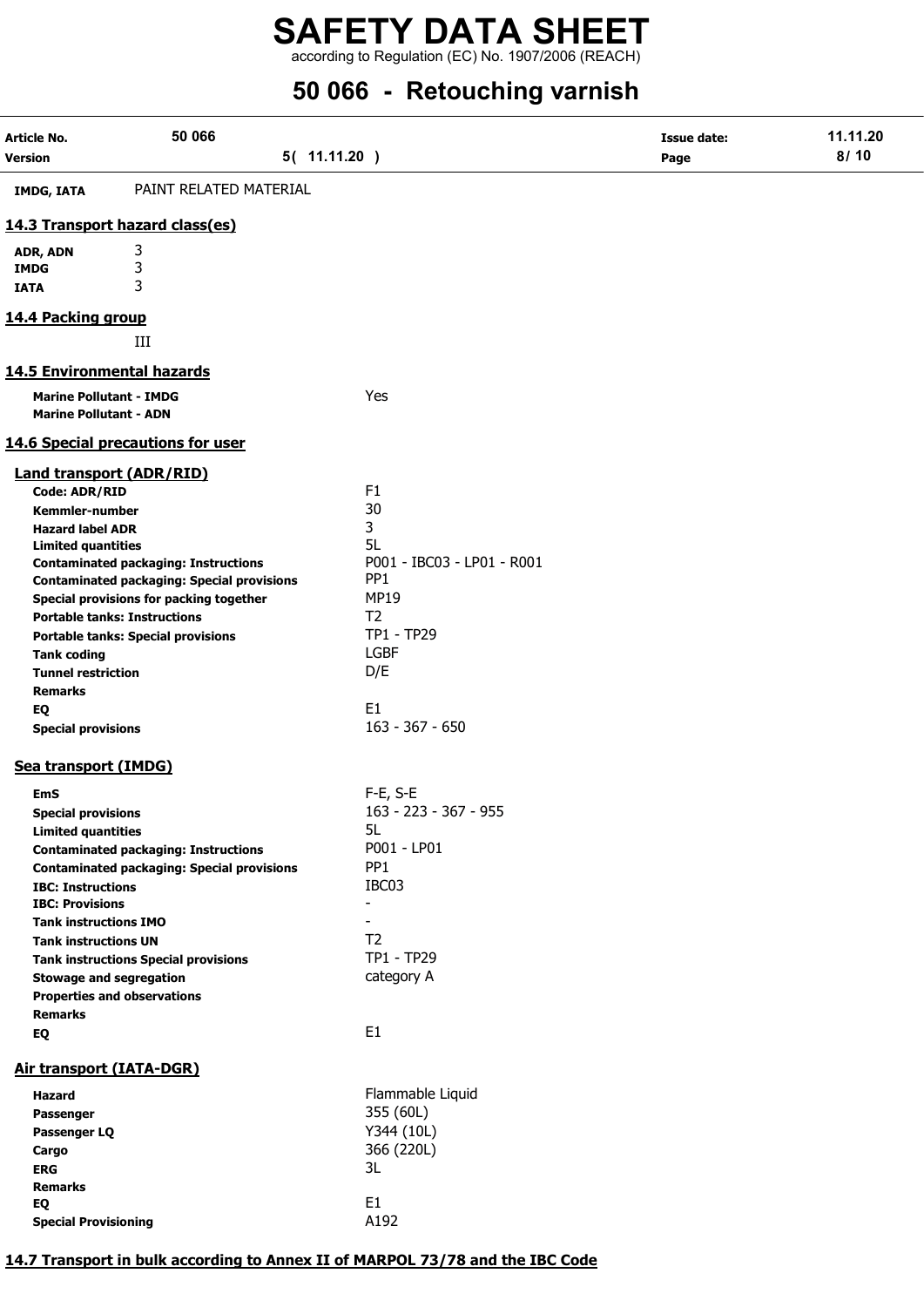## 50 066 - Retouching varnish

| Article No.    | 50 066 |             | <b>Issue date:</b> | 11.11.20 |
|----------------|--------|-------------|--------------------|----------|
| <b>Version</b> |        | 5( 11.11.20 | Page               | 9/10     |

No data available

## SECTION 15: Regulatory information

#### 15.1 Safety, health and environmental regulations/legislation specific for the substance or mixture

#### National regulations

#### **Europe**

Contents of VOC [%] Contents of VOC  $[a/L]$ Further regulations, limitations and legal requirements

#### **Germany**

Storage class Water Hazard Class 2 WGK catalog number Incident regulation Information on working limitations Further regulations, limitations and legal requirements

#### **Denmark**

Further regulations, limitations and legal requirements

#### Hungary

Further regulations, limitations and legal requirements

#### **Great Britain**

Further regulations, limitations and legal requirements

#### **Switzerland**

Contents of VOC [%]  $\sim$  80 % Further regulations, limitations and legal requirements

#### **USA**

Further regulations, limitations and legal requirements Federal Regulations State Regulations

#### Japan

Further regulations, limitations and legal requirements

#### **Canada**

Further regulations, limitations and legal requirements

#### 15.2 Chemical Safety Assessment

## SECTION 16: Other information

#### Further information

| Hazard statements (CLP) | H226 Flammable liquid and vapour.                  |
|-------------------------|----------------------------------------------------|
|                         | H302 Harmful if swallowed.                         |
|                         | H304 May be fatal if swallowed and enters airways. |
|                         | H315 Causes skin irritation.                       |
|                         | H318 Causes serious eye damage.                    |
|                         | H319 Causes serious eye irritation.                |